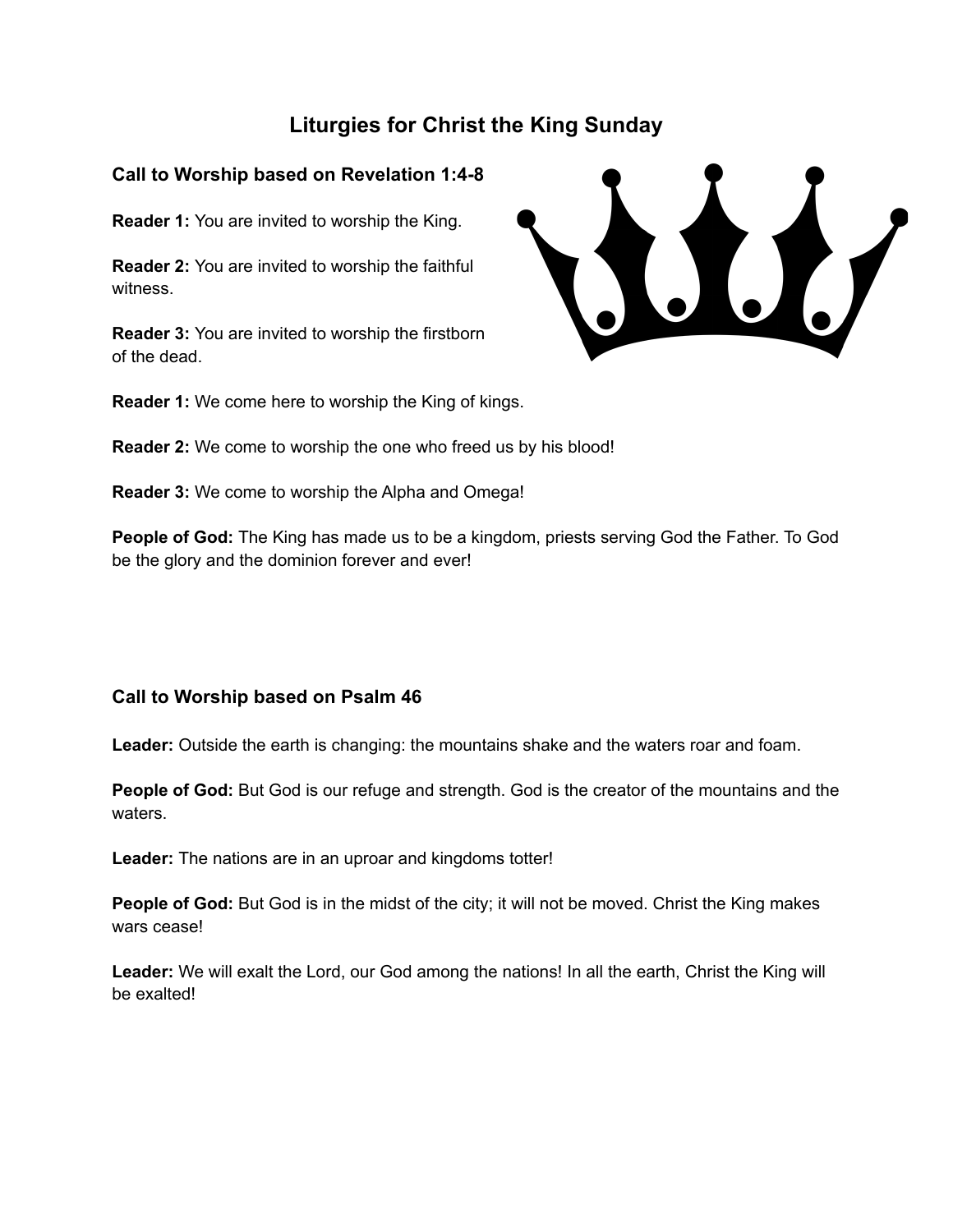## **Confession and Assurance based on Psalm 132:1-12**

**Leader:** Christ is King over all creation; in him and through him all things were made. But we fail to care for the creation that the King loves. We confess now those failures.

#### *Silence.*

**Leader:** Christ is King over all the nations; he is the anointed one. But we look to the kings of this earth as our hope for peace and security. We confess now our reliance on earthly kings.

#### *Silence.*

**Leader:** Christ is King over all of our lives; he commands dominion over our whole being. But while we acknowledge him as our Savior, we so often do not live with him as our King. We do not keep his commands and we do not follow his ways. We confess now our resistance to the reign of our true King.

#### *Silence.*

**Leader:** Christ our King, Let your priests be clothed with righteousness, and let your faithful shout for joy. For your servant David's sake, do not turn your face away from us. Amen.

### **Confession and Assurance based on Colossians 1:11-20 and Luke 23:33-43**

**Leader:** The soldiers took the King of all of creation, the one in whom the fullness of God dwells, to the place of the skull.

**People of God:** And we just stood by watching.

**Leader:** The soldiers took the King's clothing and cast lots for them.

**People of God:** And we scoffed at him saying, "Let him save himself if he is the Messiah!"

**Leader:** The soldiers mocked the King and offered him sour wine.

**People of God:** And placed an inscription over the King's head: "This is the King of Jews".

**Leader:** While we derided the King, one called out: